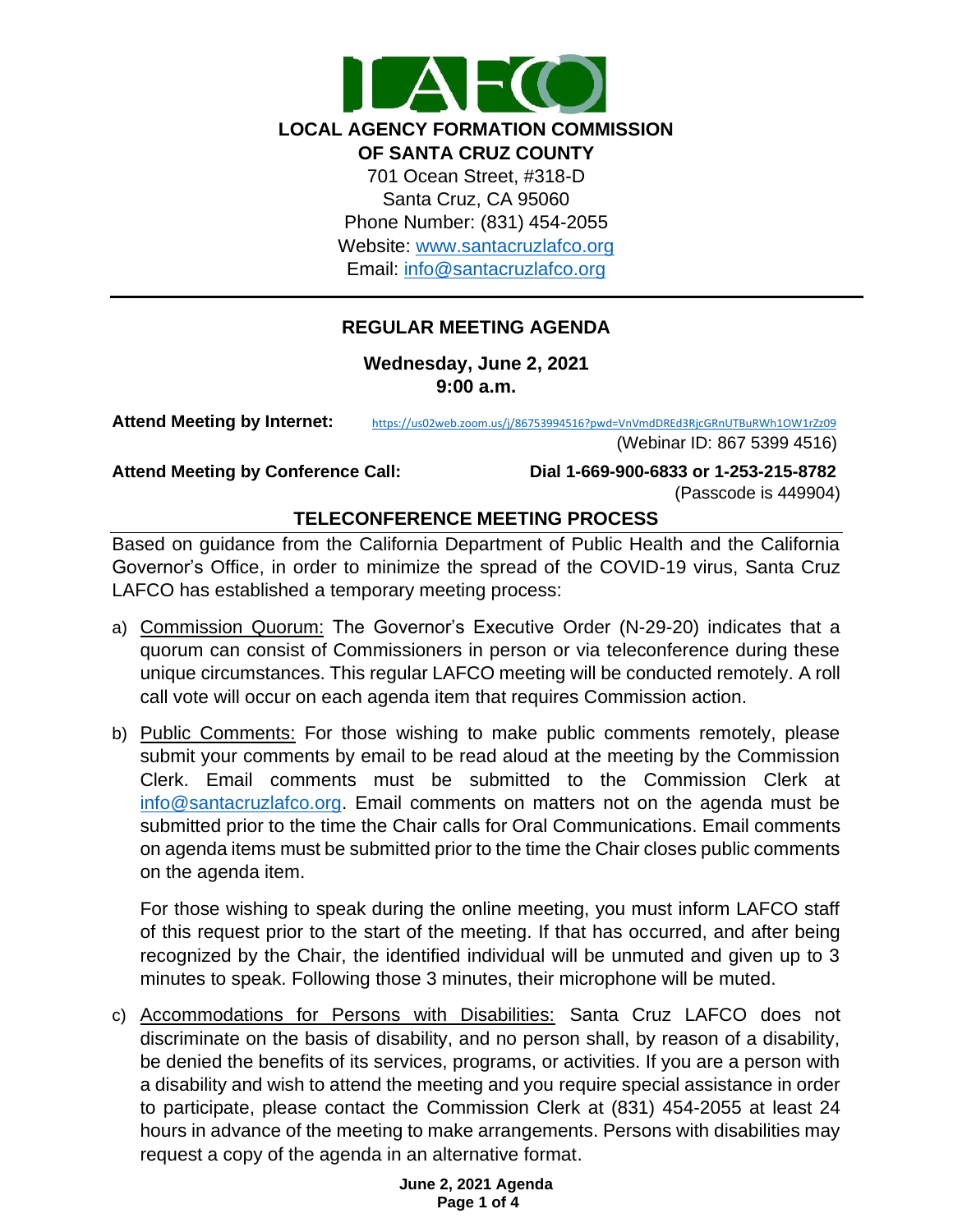# **1. ROLL CALL**

# **2. EXECUTIVE OFFICER'S MESSAGE**

The Executive Officer may make brief announcements in the form of a written report or verbal update, and may not require Commission action.

### **a. Remote Meeting Protocol**

The Commission will receive an update on the ongoing remote meeting process.

Recommended Action: No action required; Informational item only.

# **3. [ADOPTION OF MINUTES](https://www.santacruzlafco.org/wp-content/uploads/2021/05/3.0-Draft-Minutes-May-5-Meeting.pdf)**

The Commission will consider approving the minutes from the May 5, 2021 Regular LAFCO Meeting.

Recommended Action: Approve the minutes as presented with any desired changes.

# **4. ORAL COMMUNICATIONS**

This is an opportunity for members of the public to address the Commission on items not on the agenda, provided that the subject matter is within the jurisdiction of the Commission and that no action may be taken on an off-agenda item(s) unless authorized by law.

# **5. PUBLIC HEARINGS**

Public hearing items require expanded public notification per provisions in State law, directives of the Commission, or are those voluntarily placed by the Executive Officer to facilitate broader discussion.

### **a. Final [Budget for Fiscal Year 2021-22](https://www.santacruzlafco.org/wp-content/uploads/2021/05/5a.0-Final-Budget-Staff-Report_Hyperlink.pdf)**

The Commission will consider the adoption of a final budget for the upcoming year.

Recommended Actions:

- 1. Adopt the draft resolution (No. 2021-14) approving the final budget for Fiscal Year 2021-22;
- 2. Authorize the Executive Officer to request the Auditor-Controller's Office to distribute the final budget and apportionment amount to the funding agencies by July 2021; and
- 3. Provide any additional direction to staff.

# **6. OTHER BUSINESS**

Other business items involve administrative, budgetary, legislative, or personnel matters and may or may not be subject to public hearings.

# **a. [CALPERS Side Fund](https://www.santacruzlafco.org/wp-content/uploads/2021/05/6a.0-CALPERS-Side-Fund-Staff-Report_Hyperlink.pdf)**

The Commission will consider approving an additional payment to LAFCO's Side Fund under CALPERS.

Recommended Action: Direct an additional one-time payment of \$10,000 towards the CALPERS Side Fund.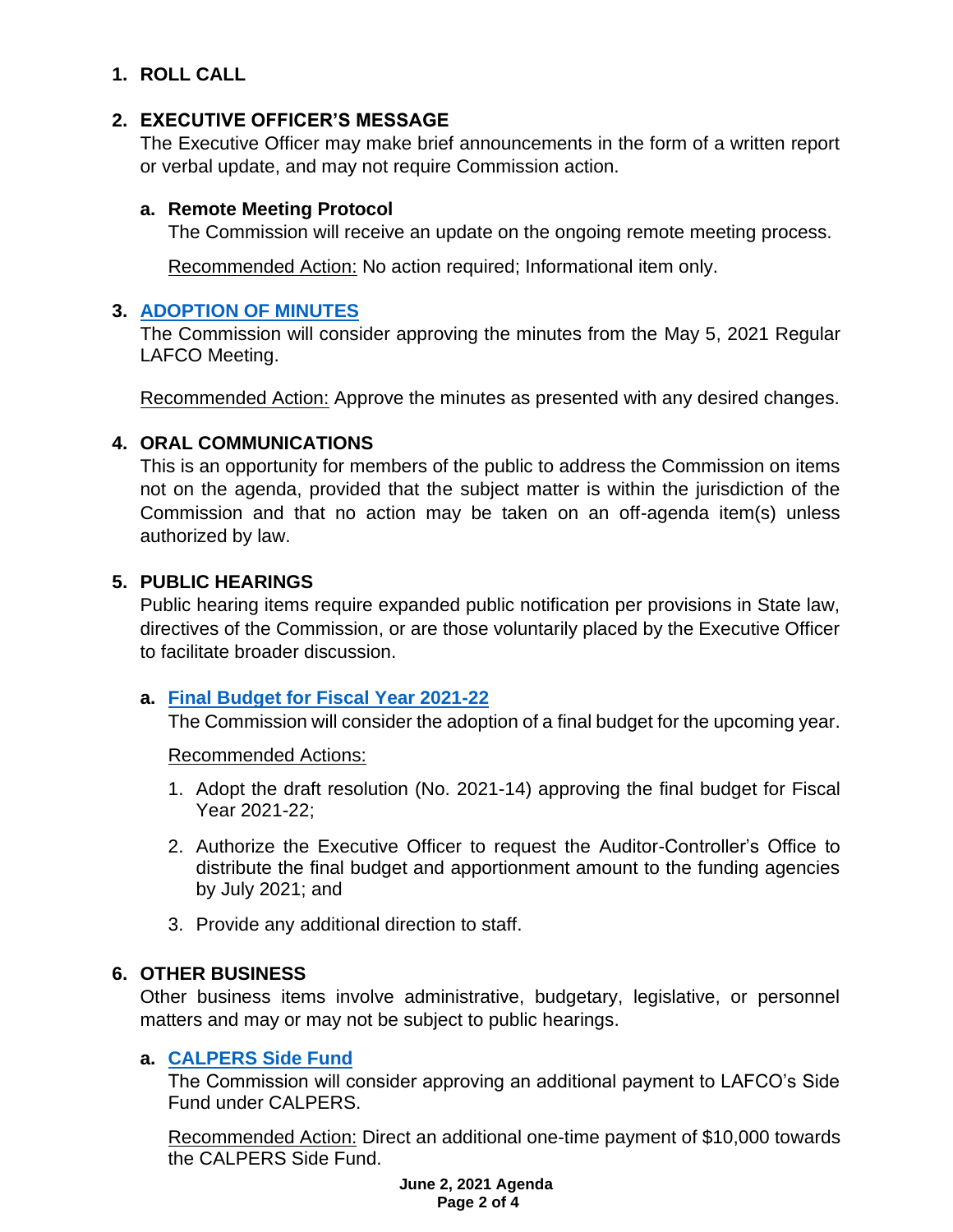# **b. [Educational Workshops](https://www.santacruzlafco.org/wp-content/uploads/2021/05/6b.0-SD-Workshops-Staff-Report_Hyperlink.pdf)**

The Commission will consider approving the partnership between LAFCO and the California Special Districts Association (CSDA) to host educational workshops for local agencies facing financial constraints, limited staffing, or other challenges.

Recommended Action: Direct LAFCO staff to coordinate with CSDA to conduct educational workshops for local agencies within Santa Cruz County.

# **c. [UCSC Long Range Development Plan –](https://www.santacruzlafco.org/wp-content/uploads/2021/05/6c.0-UCSC-Comment-Letter-Staff-Report_Hyperlink_.pdf) LAFCO Comment Letter**

The Commission will consider a draft comment letter pertaining to the recent lawsuit between the City of Santa Cruz and UCSC regarding the delivery of water and sewer services under the University's Long Range Development Plan.

Recommended Action: Discuss and approve the proposed comment letter.

### **d. Water Consolidation Effort Update**

The Commission will receive a verbal update on the ongoing discussions between Scotts Valley and San Lorenzo Valley Water Districts regarding the possible exploration of consolidation.

Recommended Action: No action required; Informational item only.

# **7. WRITTEN CORRESPONDENCE**

LAFCO staff receives written correspondence and other materials on occasion that may or may not be related to a specific agenda item. Any correspondence presented to the Commission will also be made available to the general public. Any written correspondence distributed to the Commission less than 72 hours prior to the meeting will be made available for inspection at the hearing and posted on LAFCO's website.

### **a. [CALAFCO News](https://www.santacruzlafco.org/wp-content/uploads/2021/05/7a.0-Written-Correspondence-Staff-Report_Hyperlink.pdf)**

The Commission will receive an update on CALAFCO-related news.

Recommended Action: No action required; Informational item only.

### **8. PRESS ARTICLES**

LAFCO staff monitors newspapers, publications, and other media outlets for any news affecting local cities, districts, and communities in Santa Cruz County. Articles are presented to the Commission on a periodic basis.

### **a. [Press Articles during the Months of April](https://www.santacruzlafco.org/wp-content/uploads/2021/05/8a.0-Press-Articles-Staff-Report_Hyperlink..pdf) and May**

The Commission will receive an update on recent LAFCO-related news occurring around the county and throughout California.

Recommended Action: No action required; Informational item only.

### **9. COMMISSIONERS' BUSINESS**

This is an opportunity for Commissioners to comment briefly on issues not listed on the agenda, provided that the subject matter is within the jurisdiction of the Commission. No discussion or action may occur or be taken, except to place the item on a future agency if approved by Commission majority. The public may address the Commission on these informational matters.